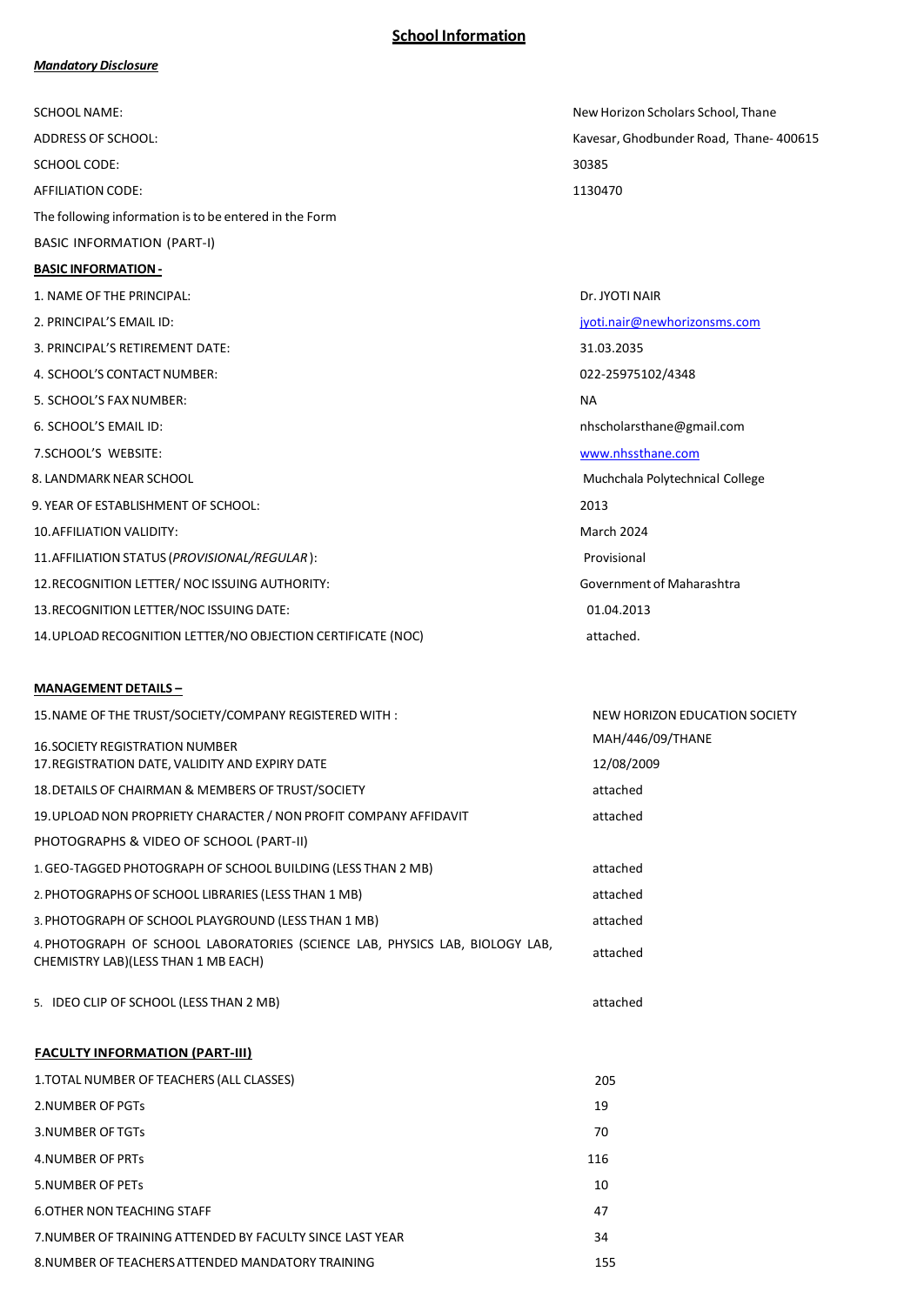## STUDENT INFORMATION (PART-IV)

| 1. TOTAL NUMBER OF SECTIONS PER CLASS (FROM CLASSES 1 TO 12)                | attached       |
|-----------------------------------------------------------------------------|----------------|
| T. TOTAL NUMBER OF STUDENTS' INTAKE PER CLASS ; FROM CLASSES 6 TO 612       | As per vacancy |
| 3. TOTAL NUMBER OF STUDENTS PER CLASS (FROM CLASSES 1 TO 12)                | attached       |
| ACADEMIC INFORMATION (PART-V)                                               |                |
| 1. NAME AND SUBJECT CODE OF ALL SUBJECTS OFFERED IN THE SCHOOL FOR CLASS 10 | attached       |
| 2. NAME AND SUBJECT CODE OF ALL SUBJECTS OFFERED IN THE SCHOOL FOR CLASS 12 | attached       |
| INFRASTRUCTURE INFORMATION (PART-VI)                                        |                |

### **PHYSICAL INFRASTRUCTURE DETAILS**

| 1. NUMBER OF SITES OF SCHOOL                               | $\mathbf{1}$     |
|------------------------------------------------------------|------------------|
| 2. TOTAL AREA OF THE SCHOOL (IN SQUARE METERS)             | 22560 sq.mtrs    |
| 3. NUMBER OF BUILDING BLOCKS OF SCHOOL                     | 1                |
| 4. NUMBER OF PLAYGROUNDS IN SCHOOL                         | 1                |
| 5. TOTAL AREA OF PLAYGROUND(IN SQUARE METERS)              | 10126.72 sq mtrs |
| 6. TOTAL NUMBER OF ROOMS                                   | 108              |
| 7. TOTAL NUMBER OF SMALL-SIZED ROOMS                       | 9                |
| 8. TOTAL NUMBER OF MEDIUM-SIZED ROOMS                      | $\overline{2}$   |
| 9. TOTAL NUMBER OF LARGE-SIZED ROOMS                       | 0                |
| 10. NUMBER OF RESTROOMS FOR FEMALE STAFF                   | 15               |
| 11. NUMBER OF RESTROOMS FOR MALE STAFF                     | 15               |
| 12. NUMBER OF GIRLS' TOILETS                               | 124              |
| 13. NUMBER OF BOYS' TOILETS                                | 165              |
| 14. NUMBER OF TOILETS FOR DIFFERENTLY-ABLED PERSONS.       | $\overline{2}$   |
| 15. TOTAL NUMBER OF LIBRARIES                              | $\overline{2}$   |
| <b>16. TOTAL NUMBER OF LABORATORIES</b>                    | 6                |
| 17. TOTAL NUMBER OF LIFTS/ELEVATORS                        | 6                |
| 18. TOTAL NUMBER OF DIGITAL CLASS ROOMS                    | 113              |
| 19. TOTAL NUMBER OF COMPUTERS (ALL COMPUTER LABS COMBINED) | 102              |
| 20. TOTAL NUMBER OF STUDENT CANTEENS                       | <b>NA</b>        |
| 21. TOTAL NUMBER OF STAFF CANTEENS                         | $NA-$            |
| <b>FACILITIES AVAILABLE IN SCHOOL</b>                      |                  |

| 22. NUMBER OF WATER PURIFIERS/RO AVAILABLE IN SCHOOL       | 24  |
|------------------------------------------------------------|-----|
| 23. DOES THE SCHOOL HAS HOSTEL FACILITY? (YES/NO)          | no  |
| 24. DOES THE SCHOOL HAS A GYMNASIUM? (YES/NO)              | no  |
| 25. DOES THE SCHOOL HAS A SWIMMING POOL? (YES/NO)          | no  |
| 26. IS THE SCHOOL WI-FI ENABLED? (YES/NO)                  | yes |
| 27. DOES THE SCHOOL HAS A WEB-SERVER? (YES/NO)             | yes |
| 28. DOES THE SCHOOL COMPOUND HAS A BOUNDARY WALL? (YES/NO) | yes |
| 29. DOES THE SCHOOL HAS A STRONG ROOM? (YES/NO)            | yes |
| 30. DOES THE SCHOOL HAS CLINIC FACILITY? (YES/NO)          | yes |
| 31. DOES THE SCHOOL HAS OUTDOOR SPORTS FACILITY? (YES/NO)  | yes |
| 32. DOES THE SCHOOL HAS INDOOR GAMES FACILITY? (YES/NO)    | yes |
| 33. DOES THE SCHOOL HAS DANCE/ MUSIC FACILITY? (YES/NO)    | yes |
| 34. DOES THE SCHOOL HAS FIRE EXTINGUISHERS? (YES/NO)       | yes |
| 35. DOES THE SCHOOL HAS FIRE ALARMS? (YES/NO)              | yes |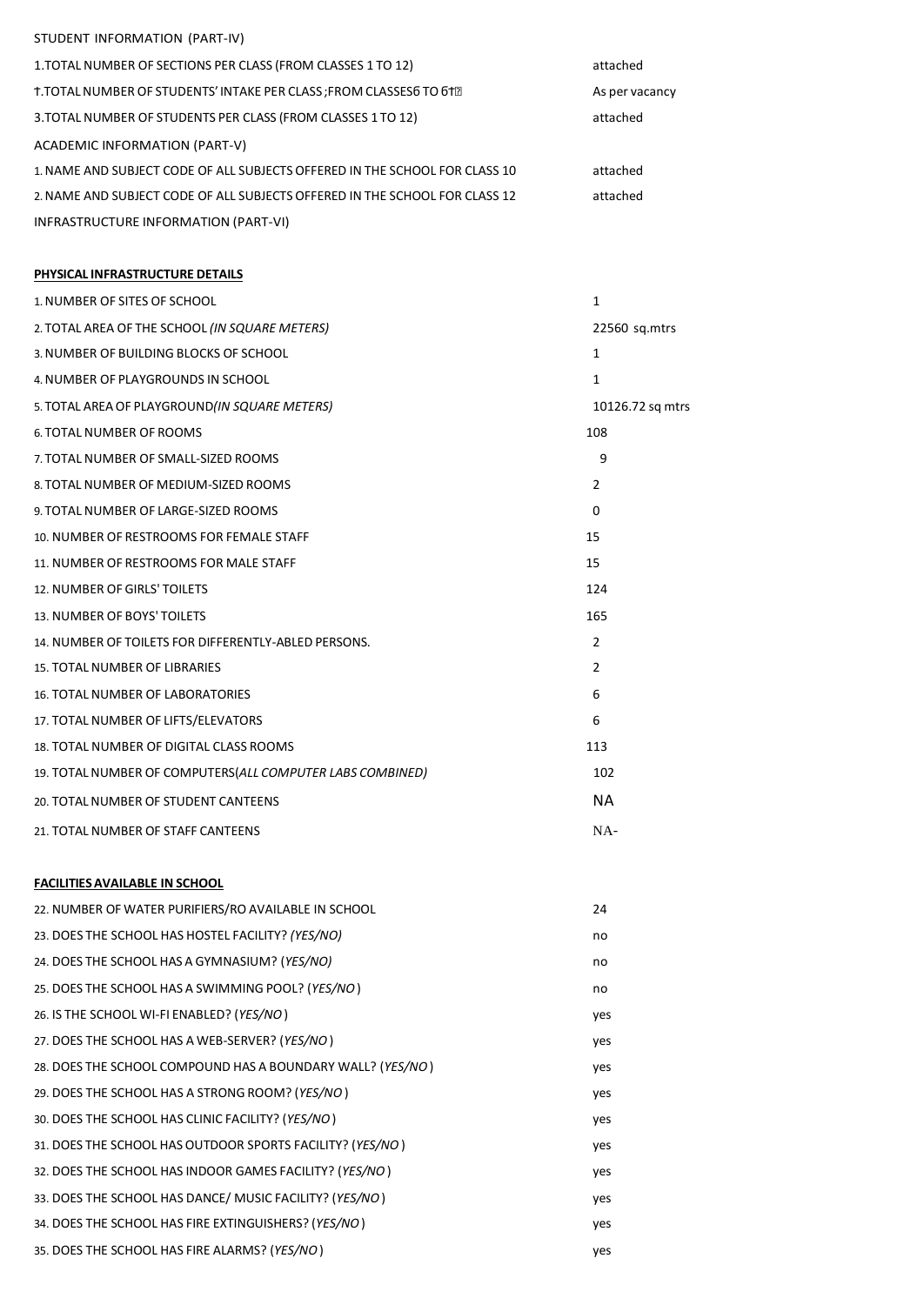| 36. DOES THE SCHOOL HAS WATER SPRINKLERS? (YES/NO)                                                                      | yes      |
|-------------------------------------------------------------------------------------------------------------------------|----------|
| 37. PROVISION OF WEB BASED LEARNING PROGRAMS? (YES/NO)                                                                  | yes      |
| 38. DOES THE SCHOOL HAS CCTV CAMERAS INSTALLED IN THE AREAS OF SECURITY CONCERN<br>WITHIN THE SCHOOL PREMISES? (YES/NO) | yes      |
| 39. IS THE SCHOOL EXAMINATION CENTER OF CBSE? (YES/NO)                                                                  | yes      |
|                                                                                                                         |          |
| 40. WHETHER SUFFICIENT GUARDS EMPLOYED FOR SAFETY (YES/NO)                                                              | yes      |
| 41. DOES THE SCHOOL HAS RAMPS FOR THE DIFFRENTLY-ABLED? (YES/NO)                                                        | yes      |
| 42. BUILDING SAFETY CERTIFICATE (TO BE UPLOADED IN PDF FORMAT WITH SIZE LESS THAN 1                                     |          |
| MB)                                                                                                                     | attached |
| 43. UPLOAD TRANSPORT SAFETY CERTIFICATE IF AVAILABLE (TO BE UPLOADED IN PDF FORMAT<br>WITH SIZE LESS THAN 1 MB)         |          |
|                                                                                                                         |          |

# **TRANSPORT FACILITYDETAILS**

| 44. TOTAL NUMBER OF BUSES OWNED BY THE SCHOOL | 54                |
|-----------------------------------------------|-------------------|
| 45. TOTAL NUMBER OF BUSES HIRED BY THE SCHOOL | $\overline{0}$    |
| 46. TOTAL NUMBER OF VANS/MINI BUSES/MATADORS  | 0                 |
| 47. NUMBER OF FEMALE ATTENDANTS FOR BUS DUTY  | 47                |
| 48. TOTAL NUMBER OF DRIVERS                   | 51                |
| 49. NAME OF TRANSPORT COORDINATOR             | Mr. Vijay Suroshe |
| 50. CONTACT NUMBER OF TRANSPORT COORDINATOR   | 8879270170        |

## **LOCATION INFORMATION (PART-VII)**

| 1. NAME OF NEAREST NATIONALIZED BANK WITH STRONG ROOM FACILITY | State Bank of India                                 |
|----------------------------------------------------------------|-----------------------------------------------------|
| 2. DISTANCE FROM THE BANK (IN KILOMETERS)                      | 1km                                                 |
| 3. NAME OF NEAREST BUS STATION                                 | <b>Anand Nagar</b>                                  |
| 4. DISTANCE FROM BUS STATION (IN KILOMETERS)                   | 1 km                                                |
| 5. NAME OF NEAREST RAILWAY STATION                             | Thane Stn                                           |
| 6. DISTANCE FROM RAILWAY STATION (IN KILOMETERS)               | 9km                                                 |
| 7. NAME OF NEAREST AIRPORT                                     | Chatrapati Shivaji International Airport, Santacruz |
| 8. DISTANCE FROM THE AIRPORT (IN KILOMETERS)                   | 35 km                                               |
| 9. NAME OF NEAREST HOSPITAL                                    | Kevalya Hospital                                    |
| 10. DISTANCE FROM THE HOSPITAL (IN KILOMETERS)                 | 1 km                                                |
| 11. NAME OF NEAREST POLICE STATION                             | Kasaryadayali Police Stn.                           |
| 12. DISTANCE FROM THE POLICE STATION (IN KILOMETERS)           | 1 km                                                |
| 13. NAME OF NEAREST METRO STATION (IF AVAILABLE)               | NА                                                  |
| 14. DISTANCE FROM METRO STATION (IN KILOMETERS IF AVAILABLE)   | <b>NA</b>                                           |

## **OTHER INFORMATION (PART-VIII)**

| 1. PASS PERCENTAGE OF LAST THREE YEARS (CLASS 10)          | 100%                                  |
|------------------------------------------------------------|---------------------------------------|
| 2. PASS PERCENTAGE OF LAST THREE YEARS (CLASS 12)          | 100%                                  |
| 3. PARENT TEACHERS ASSOCIATION AS PER NORMS (YES/NO)       | yes                                   |
| 4. AVAILABILITY OF WELLNESS/ACTIVITY TEACHER (YES/NO)      | yes                                   |
| 5. NAME OF GRIEVANCE/COMPLAINT REDRESSAL OFFICER           | Mrs. Chitra Joshi, Vice Principal     |
| 6. CONTACT NUMBER OF GRIEVANCE/COMPLAINT REDRESSAL OFFICER | 9833045224                            |
| 7. EMAIL ID OF GRIEVANCE/COMPLAINT REDRESSAL OFFICER       | nhsst.viceprincipal@newhorizonsms.org |
| 8. NAME OF HEAD OF SEXUAL HARASSMENT COMMITTEE             | Mrs. Smita Singh                      |
| 9. CONTACT NUMBER OF HEAD OF SEXUAL HARASSMENT COMMITTEE   | 8369460363                            |
| 10. EMAIL ID OF HEAD OF SEXUAL HARASSMENT COMMITTEE        | nhsst.middleschool@newhorozonsms.org  |
|                                                            |                                       |